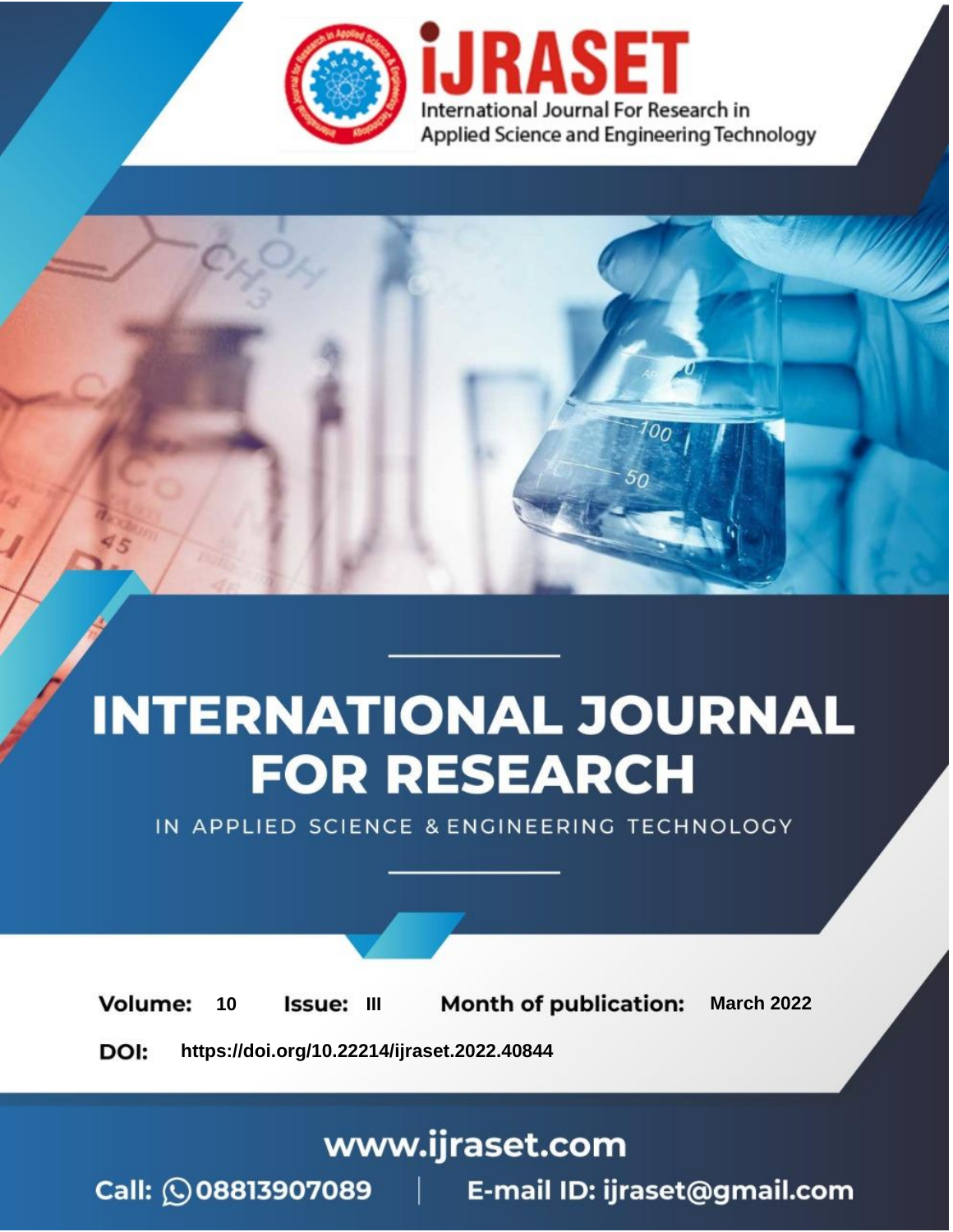### **Data Science Helping in Decision Making**

Prakhar Bhatnagar<sup>1</sup>, Dr. Devesh Katiyar<sup>2</sup>, Gaurav Goel<sup>3</sup>

*1, 2, 3Master of Computer Applications, Dr Shakuntala Misra National Rehabilitation University, Lucknow, India*

*Abstract: Technology is changing at a very fast rate. It is affecting our day to day life. It is being upgraded to make our life easier and make the things work faster. Earlier computers used to be a very simple machine with some basic tasks such as calculating, saving data and for playing games. But now many algorithms and technologies came into existence that made computers a faster, intelligent and super machines which is capable of doing tasks which humans can't do. One such technology is Data science, earlier computers were used only to save data but analysis of that data could only be done by the humans. Data science now helped humans to get the analysis of the saved data from the computers itself. Many such algorithms and applications can be installed in the computers to analyse the data and bring out the meaningful trends from it. Keywords: Data Science, statistics, Big data, graphs, decision making*

#### **I. INTRODUCTION**

Big data now is the buzz in the world of technology. Big data has the ability to change the business model and day to day decision making that accompany emerging data analysis. The growing combination of applications, data, algorithms have huge implications on Supply Chain Management widening the opportunities for the business and various other purposes. With the increasing technology data is increasing so the storing capacity, analysing capacity is required. Thus data science came into existence which helps humans to analyse the data and perform various functions on it. New solutions to new problems have been proposed rapidly for large amount of data.

Current and future challenges require greater care in creating new solutions that satisfy the rationality of each type of problem. Data are widely considered to be a driver of better decision making and improved profitability for an organisation, and this perception has some data to back it up.

However for the data science to serve business effectively a thorough command over the data of the organisation should be there and a deep analysis is to be made to bring out the better predictions for the betterment of the organisation. Data is also used to establish relationship among various closed relations concepts to tell what are the basic principles under category of data science. Once the control over data is made we can easily understand and explain what data science has to offer. Once we are able to extract trends from the data and are able to extract required information from it then only, we can call that process as data science

#### **II. WHAT IS DATA SCIENCE?**

Data science is defined as a collection of characteristic rules that is used to extract knowledge and information from a data. Data mining can be called a very closed concept of Data science. The use of the term Data science is becoming common with Big Data*.* Data science is made by combining two terms DATA and SCIENCE, where *science* implies knowledge gained by systematic study. It is a part of the organisation that builds and organises in the form of explanations and predictions about the particular organisation. Data science focuses around Data by the use of statistics, which gives a systematic study about the organisation, properties and analysis of data and their role in inference.

The *Data* available with the organisation is in the heterogenous and unstructured form texts, images, videos which are to be sorted in a particular manner as well as other complex relationship among entities. There are hundreds of data mining algorithms that can be applied according to the field of use.Underlying these algorithms are the set of fundamental principles that are required for the extraction of knowledge and trends in a required format. These algorithms and principles can be applied broadly in the functional areas within an organisation.

Data science is the integration of statistics, data analysis, informatics and their relations with other methods. Data science uses the way of extraction and properties extracted from different fields within the broad category of mathematics, statistics, computer science, information science and domain knowledge. A Data Scientist is someone who creates methods within a code and combines it with statistics to create insights from data and bring out the required trends. Data science is increasingly about the predictions on observations that will occur in the future.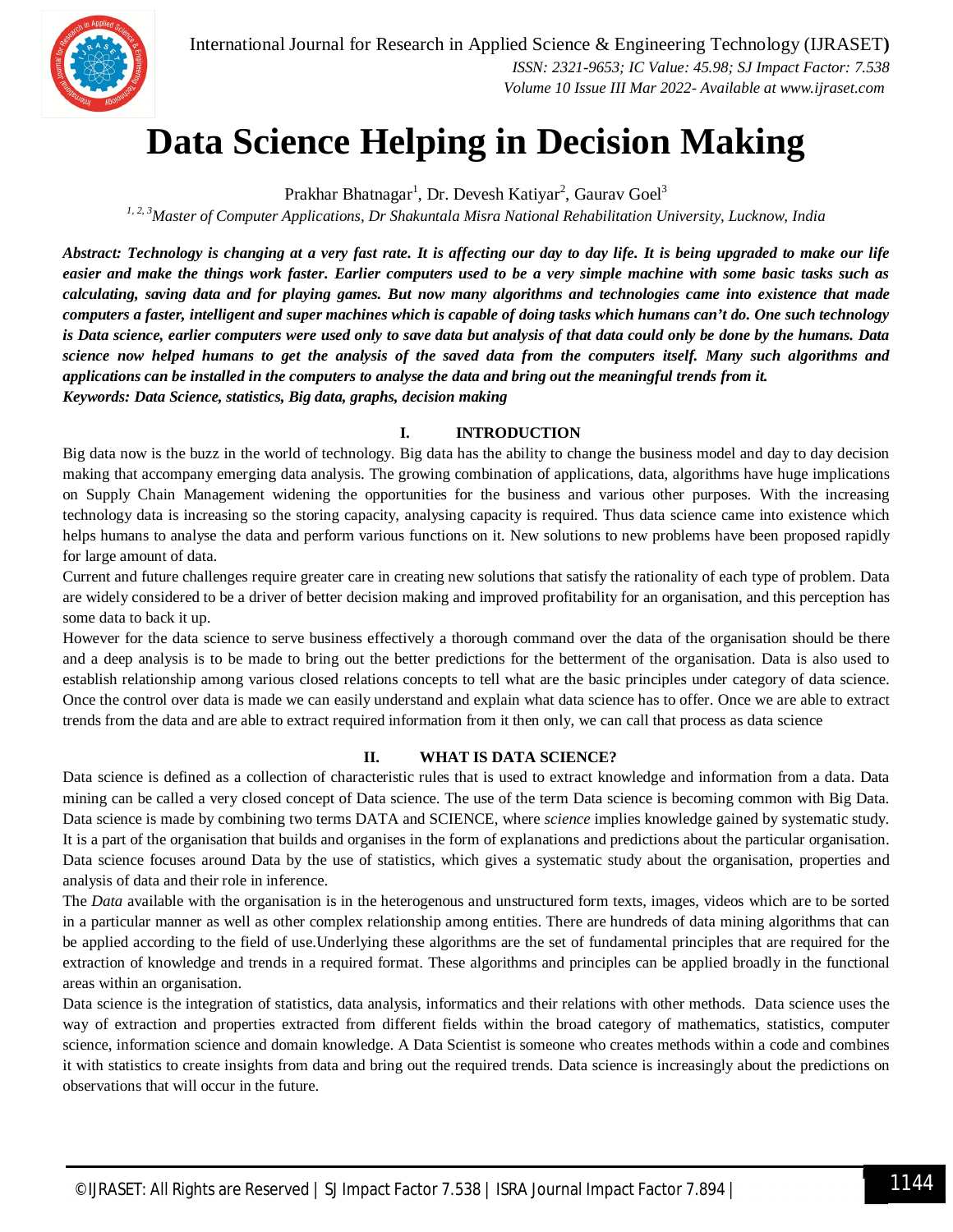

#### International Journal for Research in Applied Science & Engineering Technology (IJRASET**)**

 *ISSN: 2321-9653; IC Value: 45.98; SJ Impact Factor: 7.538 Volume 10 Issue III Mar 2022- Available at www.ijraset.com*



(Image Source: datascience@berkeley)

#### **III. NEED OF DATA SCIENCE IN AN ORGANISATION**

Time has changed, from working with small sets of structured data to large mines of unstructured and semi structured data coming from various sources. The traditional business intelligence tools fall short when it comes to process such massive pool of unstructured data. Data science comes with many advanced tools to work on large amounts of data coming from various sources such as marketing, financial logs, multimedia files, text files, sensors and instruments. Not only in business organisations but also in various organisations Data Science is now becoming a important part to be used, such organisations are:

- *1)* Data science is used for *predictive analysis* which can be used in weather forecasting. This can be done on the data which is gathered through satellites and radars used to detect the disturbances.
- *2)* It can be used for *product recommendations* by bringing out the trends from the old data and the new data collected by survey team. It can give very precise information.
- *3)* Data science can help in *effective decision making*, on the spur of the moment. Best example for it can be the self driving cars, which collect data in real time from its surroundings through sensors, radars, cameras, lasers and all this makes car move in the direction
- *4) Machine learning* algorithms also take help from data science. A machine collects lots of data from various sources and analyses it accordingly gives the desired answer.

#### **IV. DATA SCIENCE HELPING IN DECISION MAKING**

Data science is the combination of principles, methods, techniques, for understanding data and the phenomena to be applied over data. The ultimate goal of data science is to improve decision making as this is the most important perspective for a business. Data driven decision (DDD) making refers to the task of extracting out correct knowledge from the study of data rather than overviewing the data and predicting intuitions.

Economist Erik Brynjolfsson from MIT recently conducted a study on how DDD affects organisation's performance. They developed a measure that how strongly they use data to make decisions across the company. They show graphically that the more data dependent a firm is, the more productive it is- even controlling for a wide range of possible confounding factors. And the real differences came out to be very big; one standard deviation higher on the DDD scale is associated with a 4-6% increase in productivity. DDD is also co-related with a higher return on assets, return on equity, asset utilization and market value and relationship seems to be casual.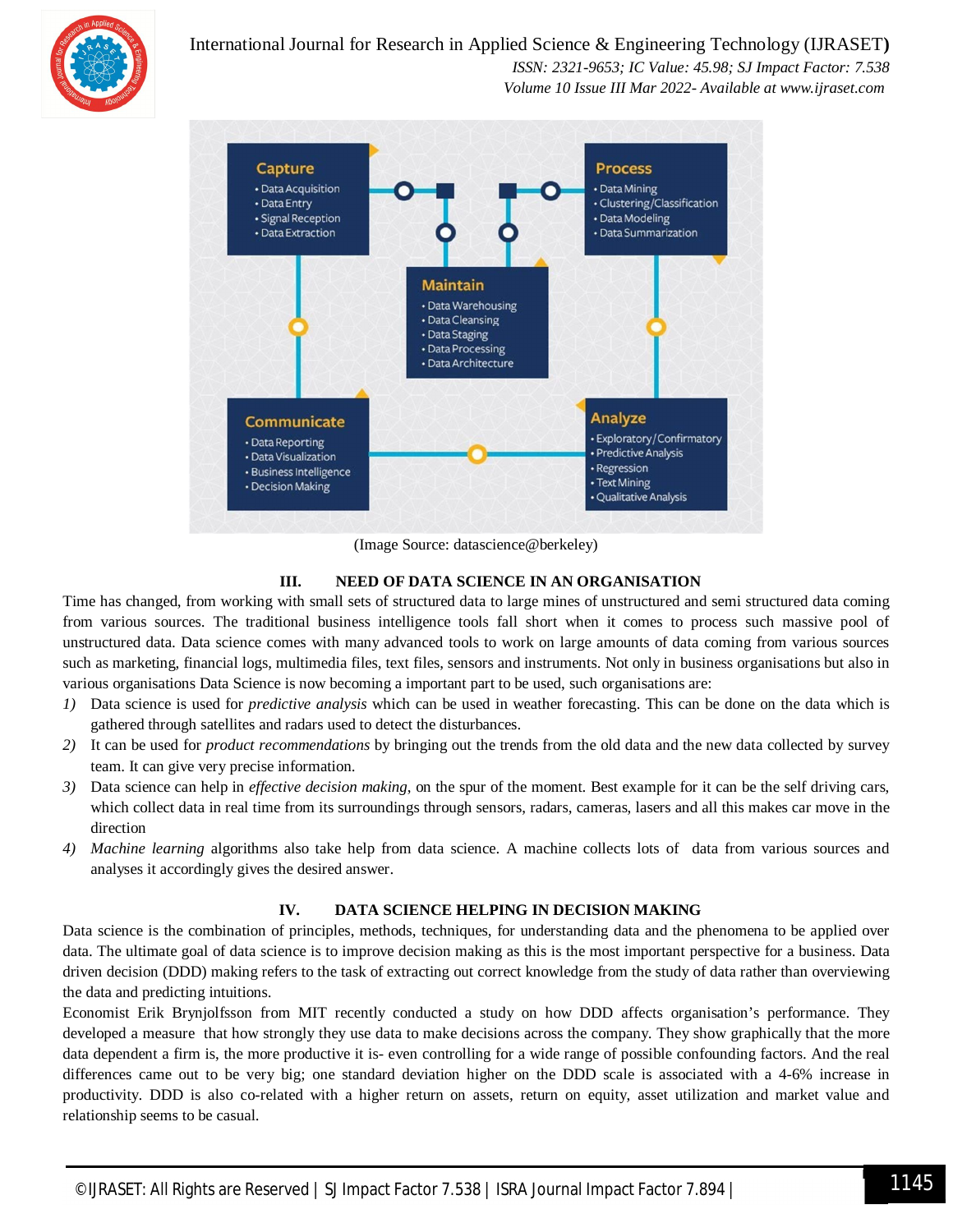International Journal for Research in Applied Science & Engineering Technology (IJRASET**)**



 *ISSN: 2321-9653; IC Value: 45.98; SJ Impact Factor: 7.538 Volume 10 Issue III Mar 2022- Available at www.ijraset.com*

#### **V. DATA PROCESSING THROUGH BIG DATA**

Despite the impression from the internet, there is a huge difference between data processing and applying data science over the data. Data engineering and processing are not always related to data science, they may or may not support the process of data science. Technologies involved in data processing for business do not involve only analysing or decision making but also has modern web system processing, efficient transaction processing, online advertising campaign management and so on.

In simple language Big Data can be considered as datasets that are very large in size and hard to be handled by traditional data processing systems and so it requires new technologies for handling. Big Data technologies may include Hadoop, Hbase, CouchDB. Big data technologies are used for various categories of work such as analysing data..

Many economists examined that to which extent utilization of Big data technologies can help the firms. They noticed that after controlling various factors and increasing the use of big data technologies firms gained 1-3% higher productivity than the average firm. This leads to potentially very large productivity differences between various firms.

#### **VI. FUNDAMENTAL CONCEPTS OF DATA SCIENCE**

Some of the basic concepts of Data Science are:

- *1)* Extracting useful knowledge and trends from the data to solve business problems is the core help from data science
- *2)* Evaluation of the results of data science should be done carefully considering where they will be used.
- *3)* The relationship between the business problems and the analytic solutions can be further divided into tracable subproblems with the help of framework of analysing expected value.
- *4)* The information technology is used to find out the information from the very large collections of data
- *5)* Entities that are similar with respect to known features or attributes often are similar with respect to unknown features or attributes.
- *6)* To draw conclusion from the results of data science one must carefully see what were the factors involved in it.

#### **VII. SCOPE OF MY STUDY**

Data science encompasses many breakthrough tech concepts like Artificial Intelligence, Internet of things, deep learning and many more. With the increase in such technologies data science impact will increase drastically. With the advancement in technology dependence on data and analysis of data will increase hence the data science will keep on growing and its impact over the business will increase, it will play a crucial role as people will understand the importance of gathering and analysing the data.

As the Data science is a constantly evolving technique, there are lot of career options to be pursued within this and apart from that it will become an important part of the organisations very soon as it has shown good results in predictions and increasing business profits.

Many results and studies have shown that there was a big difference between the result generated based on intuitions and the result brought through a deep analysis with the help of data science.

According to my research, data science should be made necessary to bring the maximum profit from your business and also it will help to analyse data for future market expansion. Storing data and analysing it will become more easier as day to day people are coming near to technology and data science algorithms will also become easier to use in he coming future.

#### **VIII. CONCLUSION**

The extensive collection of techniques for mining data that underlie data science are very much small and limited. In order for data science to flourish as a demanding and useful technology we must think of more detailed algorithms, more principles to work upon, more techniques and more tools and make them common for the organisations to use. We must think about the basic concepts and principles that support for more success of Data driven decision making. The concept of data science are very general in nature and are broadly available.

In today's era success of business requires a deep study of the market and the data collected from the market through various surveys, basically today's era is the data oriented where the data plays a major role in taking your business to newer heights through its deep study. Problem analysis and suitable solution for the problem can be extracted with the help of conceptual frameworks that are part of data science. There is a very strong evidence that suggests data science has helped in increasing business outputs via data driven decision making.

Data science helps in data based decision making and sometimes taking decision making at a much higher level such as Big Data.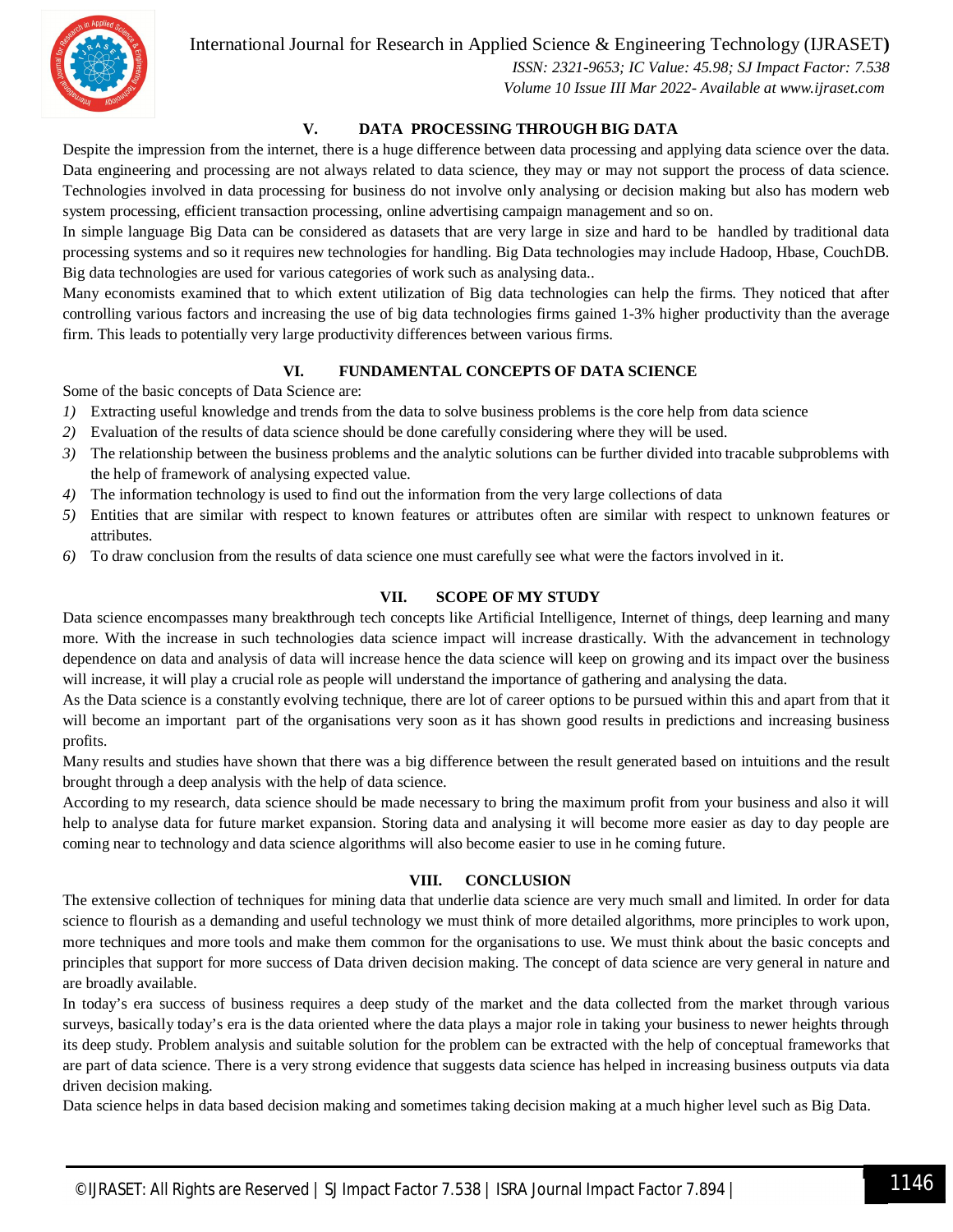International Journal for Research in Applied Science & Engineering Technology (IJRASET**)**



 *ISSN: 2321-9653; IC Value: 45.98; SJ Impact Factor: 7.538 Volume 10 Issue III Mar 2022- Available at www.ijraset.com*

#### **REFERENCES**

- [1] Hadley Wickham, Garrett Grolemund-" R for Data Science"
- [2] Davenport T.H. and Patil D.J. Data Scientist: The best job of 21<sup>st</sup> century
- [3] Shah S, Horne A. Good data won't guarantee good decisions
- [4] Vasant Dhar : Data Science and prediction( https://dl.acm.org/doi/abs/10.1145/2500499)
- [5] Foster Provost, Tom Fawcett: Data science and its relationship to big data (https://www.liebertpub.com/doi/abs/10.1089/big.2013.1508)
- [6] Matthew A Waller, Stanley E Fawcett: Data Science, predictive analytics and Big data (https://onlinelibrary.wiley.com/doi/abs/10.1111/jbl.12010 )
- [7] Benjamin T Hazen, Christopher A Boone, Jeremy D Ezell, L Allison: Data Quality for Data Science and Big data in supply chain management ( https://www.sciencedirect.com/science/article/pii/SO925527314001339)
- [8] Chaim Zins: Conceptual approaches for defining data, information and knowledge (https://asistdl.onlinelibrary.wiley.com/doi/abs/10.1002/asi.20508)